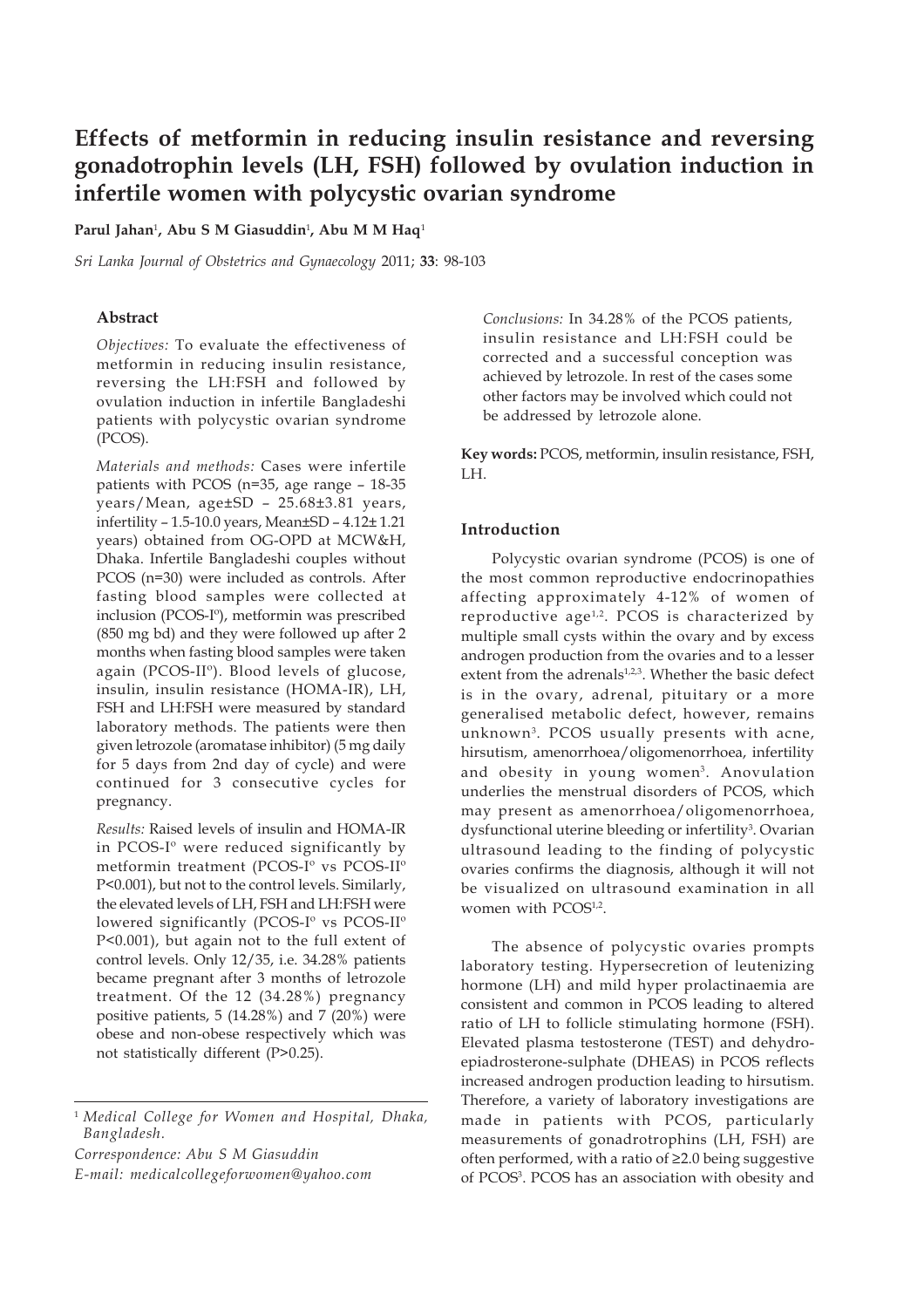is linked to the insulin resistance syndrome (IRS), also known as metabolic syndrome3 . IRS is strongly associated with PCOS as elevated insulin levels lead to increased androgen (male hormone) production. It is this androgen which is possibly responsible for acne and excess body hair and for prevention of the ovum from maturing in the ovaries leading to a failure to release an egg (ovum). Hyper secretion of androgen interferes folliculo-genesis, anovulation, and formation of small cysts. Insulin resistant patients are usually very resistant to respond to any ovulation inducing agents<sup>3</sup>.

Drugs which reverse the insulin resistance will improve the situation. Recent studies have reported that insulin sensitizers could influence the pathophysiology of PCOS, decreasing serum insulin levels and resulting in improvements in reproductive functions4,5. Among the insulin sensitizing drugs, metformin act by inhibiting hepatic glucose production, increasing the number of insulin receptors, directly increasing the activity of the enzyme aromatase, allowing muscle and adipose tissue to take glucose irrespective of insulin level and decreasing intestinal glucose absorption<sup>6</sup>. All these actions of metformin reduce blood glucose level which leads to reduced insulin and androgen secretion followed by normal follicogenesis, ovulation and restoring normal menstruation. Metformin takes about 6-12 weeks to have maximum effect on the ovary. Usual doses are 1500-2500 mg per day and minimum dose should be 500 mg tds or 850 mg bd<sup>7,8</sup>.

Literature survey has indicated that no work have been done or reported along this line with Bangladeshi infertile patients with PCOS. We have therefore undertaken the present interventional prospective case control study in infertile Bangladeshi patients with PCOS with the objectives to evaluate the following: (i) Insulin resistance and its response to metformin; (ii) Reversal of the LH:FSH ratio by metformin; (iii) Efficiency of metformin for ovulation and conception. This study will reveal the effect of metformin in reducing insulin resistance and reversal of LH:FSH ratio in Bangladeshi infertile women with PCOS. The approval was obtained from the Ethical Review Committee of the Medical College for Women and Hospital (MCW&H), Dhaka, Bangladesh prior to commencement of the study.

# **Materials and methods**

**Study design:** A case-control prospective interventional study with 90% power at 5%

significance; **Study place:** Medical Research Unit (MRU) and Obstetrics and Gynaecology Out-Patient Department (OPD-OG) at MCW&H, Dhaka, Bangladesh; **Study Period:** June 2008 to June 2010; **Study population:** Case – 35 infertile women with PCOS, Control – 30 infertile women without PCOS.

**Patients selection criteria:** PCOS was diagnosed by Rotterdam criteria. The diagnosis of PCOS was based on the findings of at least two of the three features, i.e. oligomenorrhoea (fewer than two cycles per year) with anovulation, bilateral enlarged polycystic ovaries (PCO) determined by ultrasonography (USG) and features (clinical or biochemical) of hyper-androgenism<sup>6,7,9,10</sup>. Infertility evaluation workup included: medical history of both partners, physical examination, husbands semen analysis, documentation of ovulation by TVS and mid luteal serum progesterone, USG of pelvic organ, HSG for tubal patency, TSH – to exclude hypothyroidism, OGTT.

**Exclusion criteria:** They included contraindications to metformin use within the previous 4 months. None of the women had thyroid dysfunction, hyperprolactinemia and diabetes mellitus. The women taking medication known to affect weight loss, gonadal or adrenal function, or carbohydrate or lipid metabolism were also excluded<sup>7,8</sup>.

#### **Patients and treatment protocol**

The prospective patient group comprised 35 consecutive infertile Bangladeshi patients with PCOS. After obtaining consent, the patient's proforma was completed and a 10 ml aliquote of fasting (8-10 hours) blood was taken from each patient at inclusion (PCOS-Iº). Then the patients were prescribed metformin (850 mg bd), followed up for up to 2 months, clinically evaluated according to standard criteria and blood specimen (fasting) taken from each patient at the end of 2 months follow-up period (PCOS-IIº). These patients (PCOS-IIº) were then given ovulation induction drug letrozol (aromatase inhibitor) (5 mg daily for 5 days from 2nd day of cycle) and followed up for another 3-6 months for conception.

#### **Control subjects**

A group of ovulatory partners of 30 infertile couples without PCOS, matched for age, were included in the study as control subjects. A 10 ml aliquout of fasting (8-10 hours) blood were also obtained from each control after consent.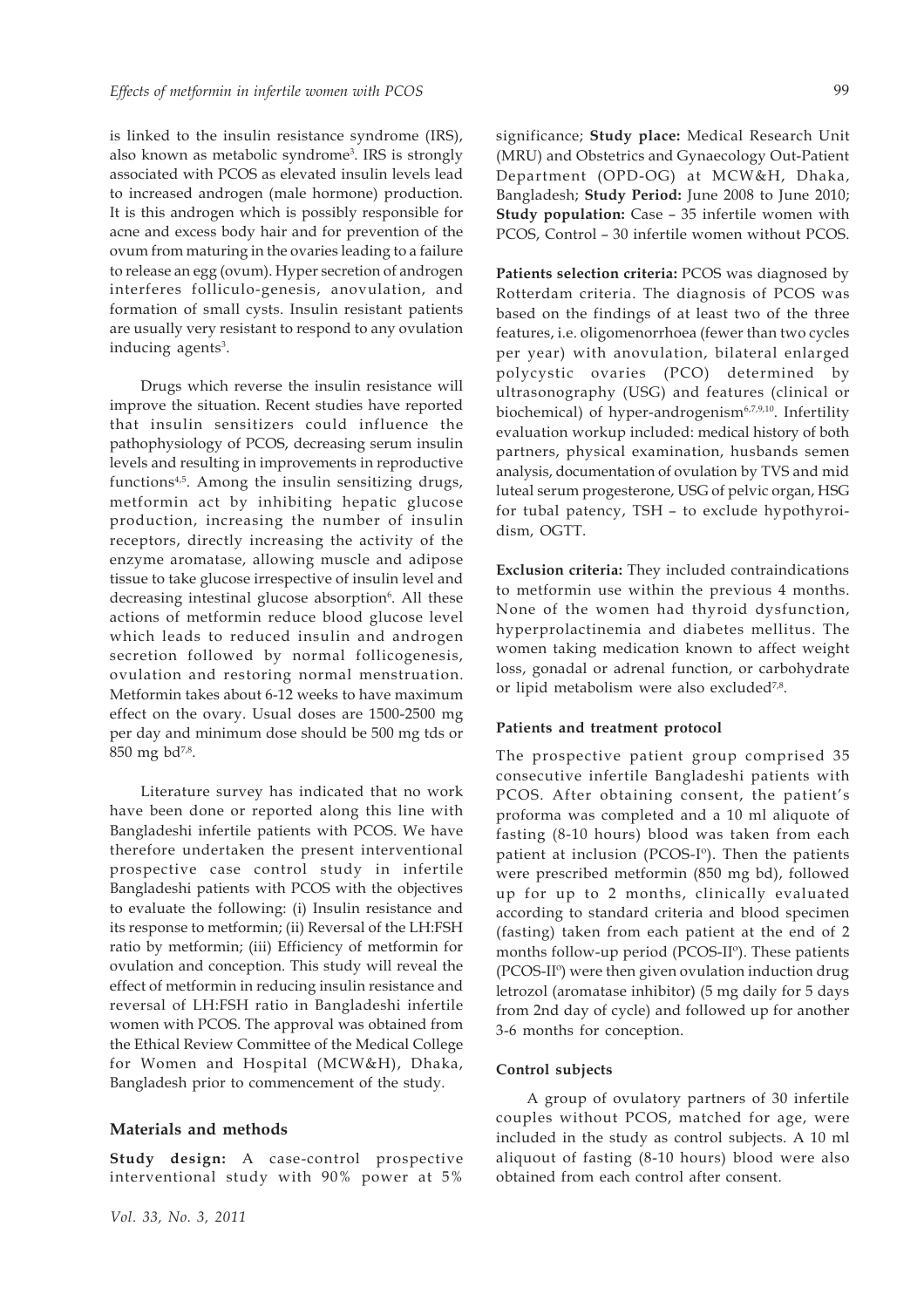| Subjects*                       | Laboratory parameters and their statistical analysis* |                           |                 |                 |                        |                 |
|---------------------------------|-------------------------------------------------------|---------------------------|-----------------|-----------------|------------------------|-----------------|
|                                 | Glucose<br>(mmol/L)                                   | Insulin<br>$(\mu I U/ml)$ | HOMA-IR         | LH<br>(mIU/ml)  | <b>FSH</b><br>(mIU/ml) | LH:FSH          |
| Controls                        |                                                       |                           |                 |                 |                        |                 |
| Number (n)                      | 30                                                    | 30                        | 30              | 30              | 30                     | 30              |
| Observed range                  | $3.6 - 6.1$                                           | 4.31-10.41                | $0.62 - 2.07$   | 5.42-12.94      | 8.73-15.76             | $0.52 - 0.98$   |
| Mean±SD                         | $4.75 \pm 0.61$                                       | $7.65 \pm 1.45$           | $1.32 \pm 0.51$ | $9.54 \pm 1.56$ | 11.15±1.82             | $0.69 \pm 0.13$ |
| 95% range                       | 3.53-5.97                                             | 4.75-10.38                | 0.31-2.34       | 6.42-12.66      | 7.51-14.79             | $0.43 - 0.95$   |
| PCOS-I <sup>o</sup>             |                                                       |                           |                 |                 |                        |                 |
| Number(n)                       | 35                                                    | 35                        | 35              | 35              | 35                     | 35              |
| Observed range                  | $4.0 - 6.4$                                           | 14.35-30.64               | 3.01-8.17       | 16.53-35.42     | 6.86-12.37             | 20.5-2.79       |
| Mean±SD                         | $5.11 \pm 0.71$                                       | 21.28±4.08                | $5.14 \pm 1.42$ | 25.83±3.56      | $10.72{\pm}1.61$       | $2.58 \pm 0.28$ |
| 95% range                       | 3.69-6.53                                             | 13.12-30.34               | 2.31-7.98       | 18.71-32.95     | 7.5-13.94              | 2.02-3.14       |
| PCOS-II <sup>o</sup>            |                                                       |                           |                 |                 |                        |                 |
| Number (n)                      | 35                                                    | 35                        | 35              | 35              | 35                     | 35              |
| Observed range                  | $4.4 - 6.2$                                           | 9.21-17.61                | 2.23-4.21       | 9.95-16.13      | 7.37-13.34             | 1.02-1.49       |
| Mean±SD                         | $5.09 \pm 0.45$                                       | 12.85±1.51                | $2.93 \pm 0.61$ | 12.52±2.01      | $9.85 \pm 1.51$        | $1.19 \pm 0.16$ |
| 95% range                       | 4.19-5.99                                             | 9.83-15.87                | 1.71-4.14       | 8.51-16.54      | 6.82-12.86             | $0.87 - 1.51$   |
| Student's t-test                |                                                       |                           |                 |                 |                        |                 |
| Control vs PCOS-I <sup>o</sup>  |                                                       |                           |                 |                 |                        |                 |
| t:                              | $-0.288$                                              | 3.512                     | $-3.498$        | $-3.939$        | 1.291                  | $-4.512$        |
| df:                             | 63                                                    | 63                        | 63              | 63              | 63                     | 63              |
| p:                              | > 0.5                                                 | < 0.001                   | < 0.001         | < 0.001         | >0.200                 | < 0.001         |
| Control vs PCOS-II <sup>o</sup> |                                                       |                           |                 |                 |                        |                 |
| t:                              | $-0.281$                                              | $-2.212$                  | $-2.019$        | $-2.012$        | 1.671                  | 2.101           |
| df:                             | 63                                                    | 63                        | 63              | 63              | 63                     | 63              |
| p:                              | > 0.5                                                 | < 0.05                    | < 0.05          | < 0.05          | > 0.100                | < 0.05          |
| Paired t-test                   |                                                       |                           |                 |                 |                        |                 |
| PCOS-Iº vs PCOS-IIº             |                                                       |                           |                 |                 |                        |                 |
| t:                              | 0.262                                                 | 2.789                     | 2.115           | 2.159           | 0.823                  | 2.782           |
| df:                             | 34                                                    | 34                        | 34              | 34              | 34                     | 34              |
| $p$ :                           | > 0.5                                                 | < 0.01                    | < 0.05          | < 0.05          | > 0.400                | < 0.01          |

**Table. Laboratory parameters in patients and controls and their statistical analysis**

\*PCOS-Iº: patients at inclusion;

PCOS-II<sup>o</sup>: patients at the end of 2 months follow up period at which time given letrozole for ovulation;

P≤0.05: significant;

P> 0.05: not significant.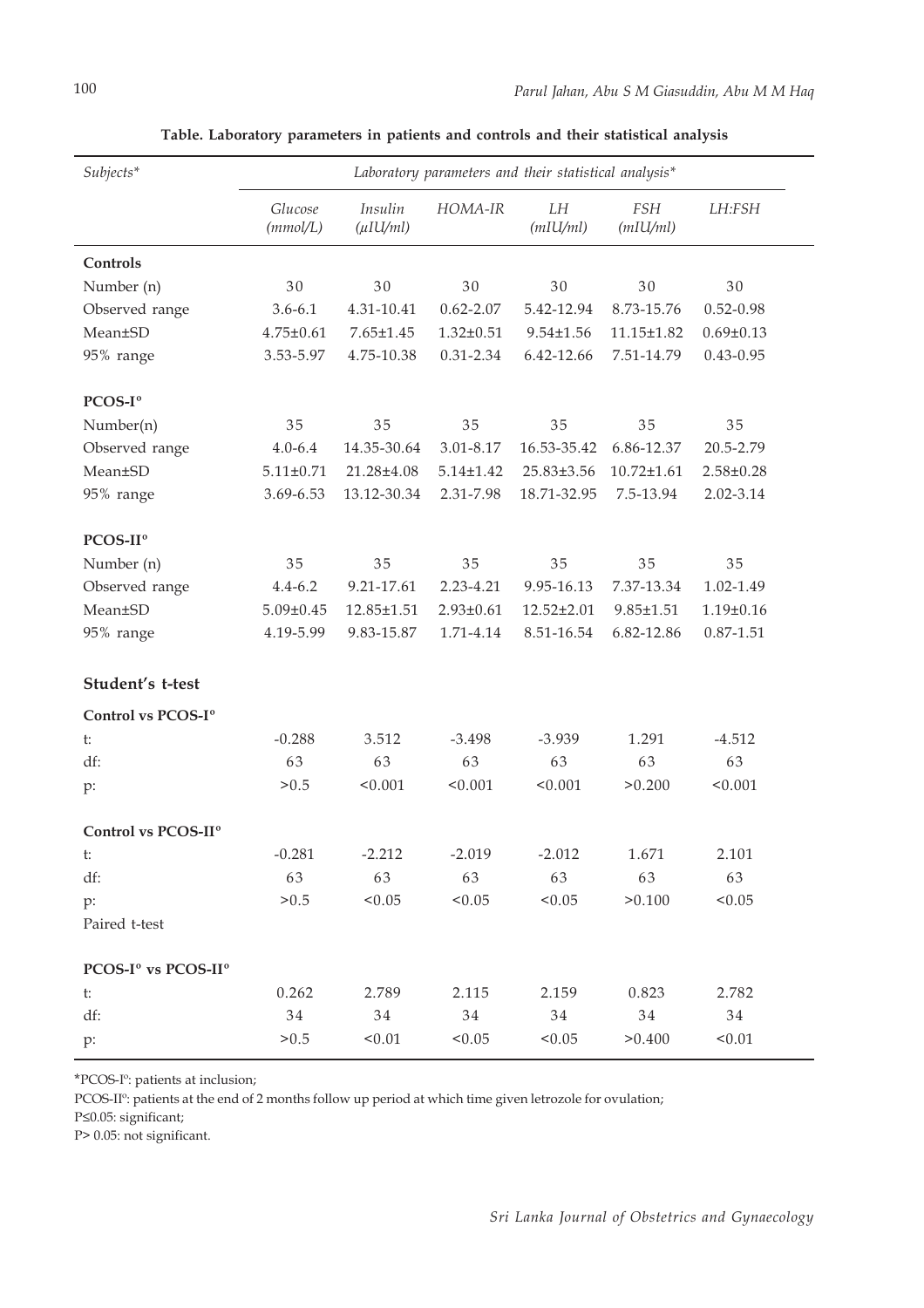#### **Blood specimen and laboratory parameters**

Plasma and serum specimens from controls, PCOS-Iº and PCOS-IIº subjects were analysed for the same laboratory parameters of research interest.

Serum levels of insulin (μIU/ml), LH (mIU/ml) and FSH (mIU/ml) were quantitatively determined by commercially available test kits based on solid phase enzyme immunoassays (FSH-EIA test kit: Catalog No. 1001; LH-EIA Test Kit: Catalog No. 1004; Insulin-EIA Test Kit: Catalog No. 1009) from Lusys Laboratories Inc., San Diego, CA 92121, USA. The assay sensitivities, i.e. minimum detectable limits, were 2.0 μIU/ml, 2.0 mIU/ml and 2.5 mIU/ml for insulin, LH and FSH respectively. Fasting plasma glucose (mmol/L) was determined by glucose (mmol/L) oxidase method spectophortometrically. Homeostasis model assessment of insulin resistance (HOMA-IR) was calculated using the formula: Fasting serum insulin (μlU/ml) x fasting plasma glucose (mmol/L)/ 225 6,7,9.

#### **Statistical analysis**

Data were analysed statistically using Students t-test, Paired t-test and Chi-squared  $(\chi^2)$  test. The Pvalues ≤0.05 and >0.05 were considered significant and not significant respectively $11$ .

#### **Results**

#### **Clinical findings**

The 35 PCOS patients had age range: 18.0-35.0 years with Mean±SD: 25.68±3.81 years. In these patients the range of duration of subfertility was 1.5- 10.0 years with Mean±SD: 4.12±1.21 years. All of them had PCO by USG and oligomenorrhoea. The 30 control subjects had age range: 19.0-28.0 years with Mean±SD: 23.14±1.81 years. In the controls, the range of duration of subfertility was 2.0-10.0 years with Mean±SD: 4.34±1.32 years. All the controls had no PCO by USG and had subfertility due to reasons other than PCO.

#### **Laboratory findings**

The results of laboratory investigations and their statistical analysis, i.e. blood levels of glucose (mmol/ L), insulin (μIU/ml), HOMA-IR, LH (mIU/ml), FSH (mIU/ml) and LH:FSH ratio in controls, PCOS-Iº, PCOS-IIº are stated in the Table. The significantly raised levels of insulin and HOMA-IR in PCOS-Iº were reduced significantly by metformin treatments (PCOS-IIº) but not to the control levels. Similarly, the significantly elevated levels of LH, FSH and LH:FSH ratio in PCOS-Iº were lowered significantly by metformin treatment (PCOS-IIº), but not to the full extent of control levels.

Only 12 (34.28%) out of 35 PCOS patients were positive for ovulation induction/pregnancy at 2 months of letrozole treatment. In PCOS-IIº patients, the elevated levels (Mean±SD) of insulin, HOMA-IR, LH, FSH, and LH:FSH ratio in ovulation positive (+ve, n=12) and ovulation negative (-ve, n=23) cases were similar statistically (P>0.2) [Ovulation  $(+ve) \rightarrow$ Insulin: 11.35±2.25, HOMA-IR: 3.06±0.72, LH:11.73 ±1.95, FSH:9.71±1.36, LH:FSH ratio: 1.22±0.14; Ovulation  $(-ve) \rightarrow$  Insulin:13.21±2.45, HOMA-IR: 3.03±0.82, LH: 12.38±2.01, FSH: 10.53±1.45, LH:FSH ratio: 1.26±0.16]. Of the 12 (34.28%) ovulation induction/pregnancy positive PCOS-IIº patients, 5 (14.28%) and 7 (20%) were obese and non-obese respectively, which was not significantly different  $(\chi^2=0.4502, df=1, P>0.25)$ .

#### **Discussion**

Although PCOS was first described long ago in 1935 by Stein and Leventhal, its primary actiology and pathophysiological mechanism remain unclear. In the present study, our findings confirmed the biochemical features of high insulin resistance (HOMA-IR) with higher insulin levels, higher LH with normal FSH levels and higher LH/FSH ratio in PCOS7,8,12.

Metformin is a safe and effective drug used for the treatment of PCOS<sup>7,9</sup>. Administration of metformin improves the clinical and biochemical features and induces ovulation/pregnancy in PCOS. However, our findings showed that metformin is effective in reducing insulin levels and HOMA-IR partially, as these features did not reach to the control levels. Insulin resistance with elevated insulin level induces many unfavourable changes such as hyperandogenemia. This has the strongest association with insulin resistance which is most likely responsible for clinical features of oligomenorrhoea, hirsutism, etc, in PCOS12,13,14,15. It is generally accepted that testosterone is the measurement of choice for the investigation of female hyperandrogenism. Total testosterone is not, however, invariably elevated as contradictory results on increase in serum total testosterone in 30% to 70% patients with PCOS were reported<sup>12,16.</sup>

In the present study, we observed also the presence of other important biochemical features commonly found in PCOS, i.e. increased LH level with normal or low FSH level leading to elevated LH/FSH ratio. Metformin treatment once again showed effectiveness in reversing the LH/FSH ratio by reducing LH levels, but did not show any effect on FSH level. The reduced LH level as well as LH/FSH ratio were still significantly higher in PCOS-IIº than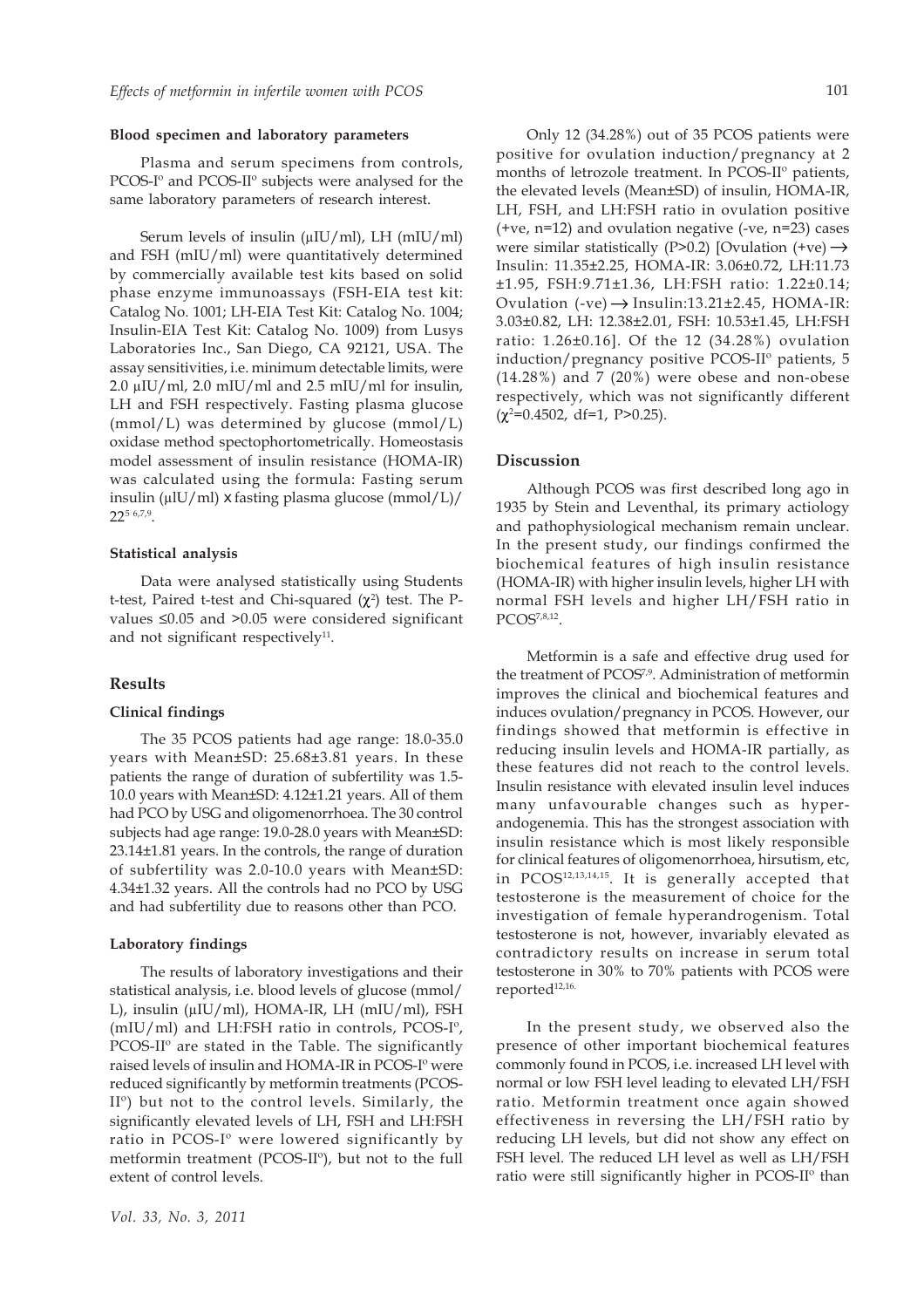control (Table). This means that metformin could not reverse the LH/FSH ratio to the full extent to control level12. Despite these partial but significant reversal of HOMA-IR and LH/FSH ratio, pretreatment with metformin led to ovulation induction/pregnancy by letrozole in 12/35 (34.28%) PCOS patients. Interestingly, we found no difference between obese (5/12=41.66%) and non-obese (7/12=58.44%) PCOS patients regarding ovulation induction/pregnancy (P>0.25), although variable outcomes were reported<sup>7,17,18</sup>.

The mode of action of metformin is possibly far more complex than originally envisaged. HOMA-IR, i.e. insulin resistance, is itself quite complex and leads to a variety of metabolic changes. It is also highly interrelated with LH/FSH ratio through female hyperandogenism, particularly testosterone<sup>12,16</sup>. In recent years, a gonadal dysfunction secondary to a regulatory breakdown in the hypothalamic-pituitary axis was hypothesized. Now, there is a consensus that the key features in PCOS include insulin resistance, androgen excess and abnormal gonadotrophin dynamics. But it is unlikely that any one cause in isolation is responsible for this heterogeneous defect. Whatever the cause in addition to ovarian dysregulation, the adrenal, pituitary, and adipose tissue are implicated leading to a wide range of associated hormonal imbalances resulting in a disturbance in the secretion of the dominant follicle and hence anovulation<sup>9,12,13</sup>.

The discovery and characterization of a myriad of other adipose tissue - derived hormones and bioactive peptides collectively designated as adipokines have made the aetiopathogenesis of PCOS even more complex<sup>19,20</sup>. Among them, resistin, leptin, tumour necrosis factor-alpha (TNF- $\alpha$ ), etc may have important links with insulin resistance, hyperandrogenism and PCOS12,13,21,22. The serum levels of these adepokines such as leptin, resistin and TNF-α were not known in our patients which need to be given serious consideration.

Further, a susteptibility gene region has been identified on chromosome 19p13.2 close to the insulin receptor gene<sup>23,24</sup>. The single neucleotide polymorphisms (SNPs) of CYP19 gene, particularly SNPrs2414096, has been recently reported to be associated in the aetiopathogenesis of PCOS. Whether this SNP is a direct causal factor or it is a parallel phenomenon due to linkage disequilibrium with other genetic mutations was not mentioned<sup>25</sup>. It is suggested that the AA genotype of the SNP of rs2414096 in CYP19 gene could affect the function of acromatase and contribute in the aetiopathogenesis of PCOS in adolescence which is the key stage of the development

of PCOS. The aromatase is closely associated with the concentration of androgen and it is very important for the development of ovary during the adolescence<sup>25</sup>.

#### **Conclusions**

Aetiopathogenesis of PCOS is complex, multifactorial and still poorly understood. To our knowledge, the present study was the first report showing elevated levels of HOMA-IR and LH/FSH ratio in Bangladeshi patients with PCOS. Although these levels were lowered with metformin therapy but not to the full extent of control levels, 12/35 (34.28%) PCOS patients had ovulation induction/pregnancy. For anovulation in our remaining 23/35 (65.72%) PCOS patients, some other factors are probably responsible. The adepokines such as leptin, resistin, TNF- $\alpha$  may also be important factors in PCOS to be considered in future investigations. Further studies involving larger number of PCOS patients with longer follow up period are warranted. Secondly, genetic studies are required to establish the occurance of SNPs of CYP19 gene, particularly SNPrs2414069, for its involvement in the aetiopathogenesis of PCOS in Bangladeshi patients as reported in other populations<sup>23,24,25</sup>.

## **Acknowledgments**

This research work was carried out at the Medical Research Unit (MRU) set up by the Medical and Health Welfare Trust (MHWT), Uttara Model Town, Dhaka-1230, Bangladesh. The authors gratefully acknowledge MHWT for the financial support of the project. Also, the authors would like to thank Mr. MH Khan, Biochemist, for laboratory assistance and Mr. Moniruzzaman Khan, Assistant Programmer, MCW&H, Uttara Model Town, Dhaka-1230 for internet browsing and composing the manuscript.

#### **References**

- 1. Balen AH. Secondary amenorrhoea. In: Edmonds DK. (Editor). Dewhurst's Textbook of Obstetrics and Gynaecology for Postgraduates, Sixth Edition (Reprinted); Oxford: Blackwell Science Ltd; 2002: 42-60.
- 2. Bhatla N. Amenorrhoea, hypomenorrhoea and oligomenorrhoea. In: Bhatla N (Editor). Jeffcoat's Principles of Gynaecology, International Edition (Fifth Edition); London: Arnold; 2001: 541-59.
- 3. Kauffman RP, Baker VM, Dimarino P, Gimpel T, Castracane VD. Polycystic ovarian syndrome and insulin resistance in white and Mexican American women: a comparison of two distinct populations. *Am J Obstet Gynecol* 2002; **187**(5): 1362-69.
- 4. Alper T, Kahraman H, Cetinkaya MB, Yanik F, AKcay G, Bedir A, *et al*. Serum leptin and body composition in polycystic ovarian syndrome. *Ann Saud Med* 2004; **24**(1): 9-12.

*Sri Lanka Journal of Obstetrics and Gynaecology*